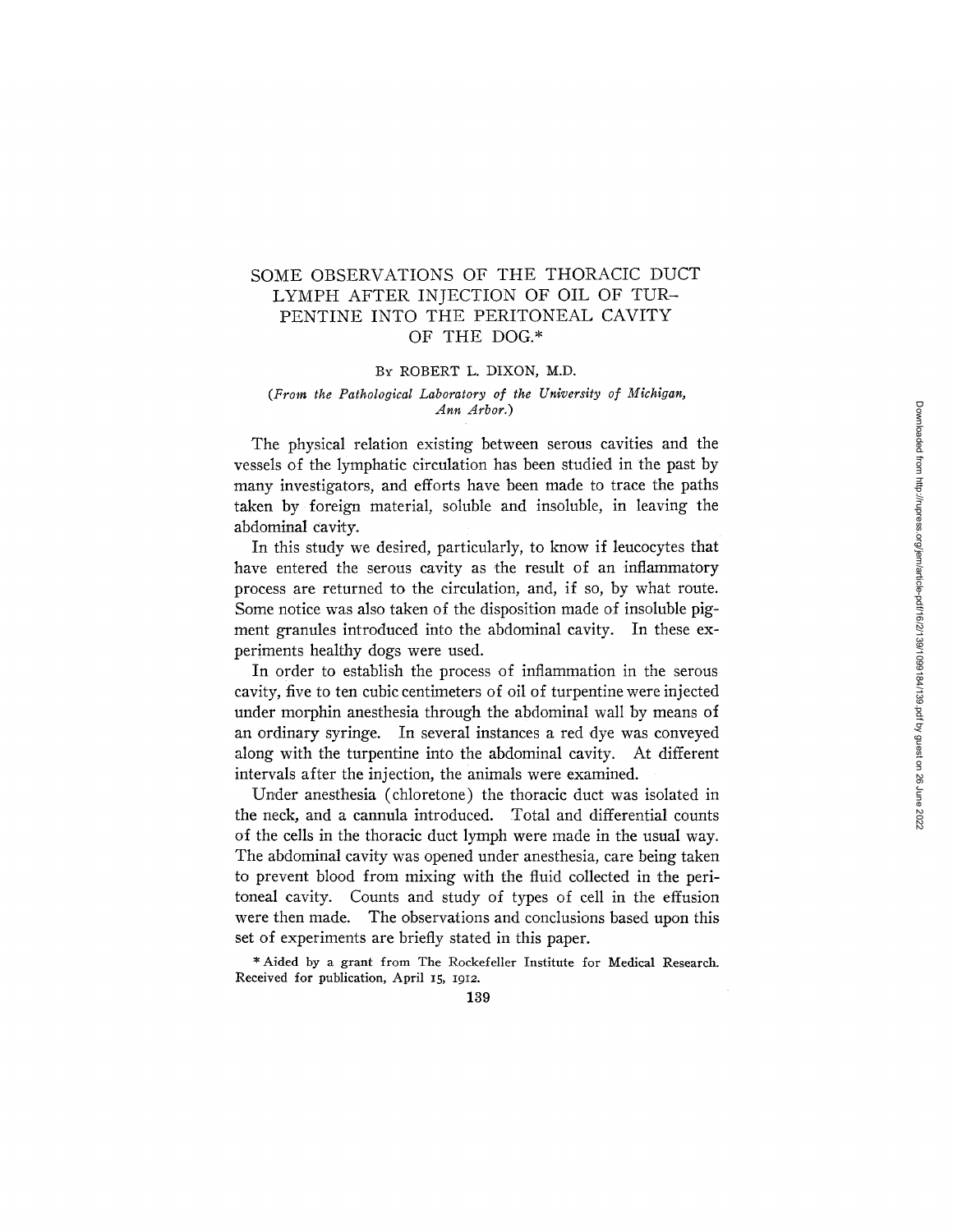The amount and nature of the fluid found varied greatly with different intervals. While the changes as determined in different dogs were not identical, yet there existed a generat relationship between the factors involved.

The *first or earliest effect* noted was a marked congestion of the vessels of the serous coat, this being accompanied by an effusion. The effusion had a very pale yellowish color, was of a watery consistency, and contained very few cells. These cells were of the small mononuclear type. After four to six hours the fluid clotted in a test-tube, forming a very soft, jelly-like mass.

It was not possible to determine the absolute number of cells per cubic millimeter of this fluid because of the fact that as the animals lay for some time in a given position the cells settled, and no particular quantity truly represented the total. Nevertheless, from the counts made of the cells in this early fluid the number was probably not more than two to three hundred per cubic millimeter.

*Four to sir hours* after the injection of the turpentine, the coverglass smears showed very few cells. Practically without exception these were the small lymphocytes and showed no marked variation in size. Red blood cells were absent. The fluid present was about fifty cubic centimeters.

At the end of the *second day* the effusion had increased to two hundred cubic centimeters. The color was more nearly pink, due to the increased number of red blood cells. The density of the fluid was greater, and it clotted in one to two hours into a more compact mass. The calculated number of the white cells per cubic millimeter was about ten thousand.

These cells varied greatly in many respects. The majority were mononuclears. Most of these were small lymphocytes and some were very small indeed, but many were unusually large, being much larger than the cells ordinarily found in the lymph or blood. Of these very large mononuclear cells there were about a dozen to a cover-glass. In diameter these cells were approximately thirty to forty microns. They had a large, compact, blue-staining nucleus with a peripheral band of protoplasm stained bright pink. These were probably mesothelial cells.

All the cells showed the effects of soaking in the fluid. This was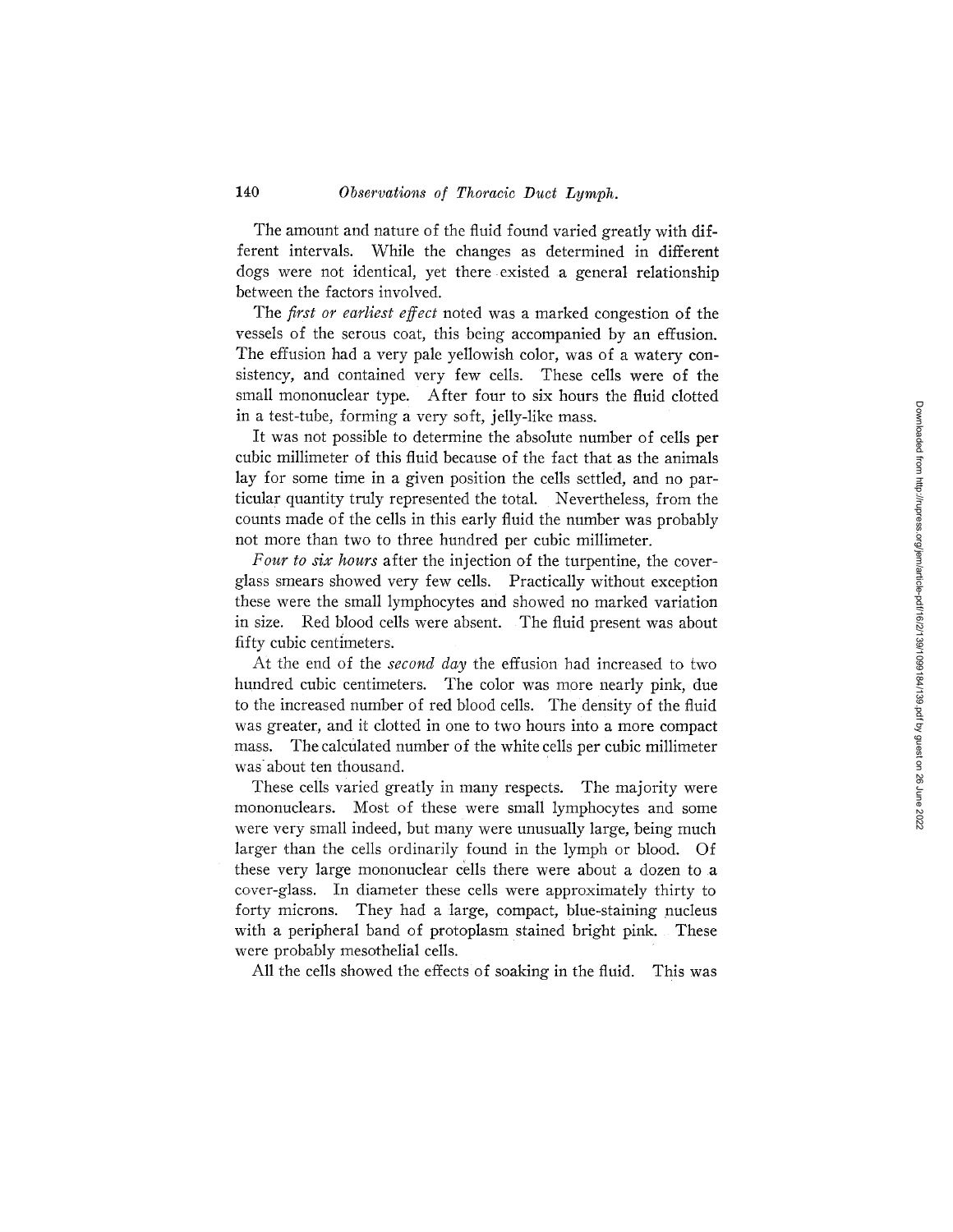## *Robert L. Dixon.* 141

indicated especially by their frayed and indefinite outlines. Many of the cells were phagocytes and contained red blood cells, pigment, and cell detritus. Red blood cells were very numerous.

At the end of the *third day* the effusion amounted to two to four hundred cubic centimeters. The density and the cellular content were greater than on the second day and within half an hour the fluid clotted into a rather firm mass. It was of a light creamy color and so stringy as to make it difficult to make thin cover-glass smears. The smears showed a relative increase in the number of polymorphonuclear cells. There were many mononuclear elements showing much disintegration, and a great amount of a stringy fibrinous substance. The number of red cells was much decreased.

On the *fourth day* the amount of the fluid was much less, of,a thicker, more creamy consistency, and clotted into a firm mass within half an hour. There was now a definite preponderance of polymorphonuclear cells. There were also, however, many large mononuclear cells, usually with loosely arranged, palely stained nuclei. Red cells were practically absent.

on the *fifth day* the fluid had practically disappeared, and all that remained was a layer of fibrin. This was on the peritoneum, but especially on the diaphragm and on the surface of the liver and spleen. In the meshes of this fibrin were many pigment granules either free or enclosed within phagocytes.

Evidently it is not possible to compare the output from the thoracic duct in these instances with what it was before the injections were made. But from a knowledge of the findings in a great many cases it is possible to assume that certain types of cells were present in certain relative proportions, and to consider wide variations from this standard as unusual and perhaps as a consequence of certain factors and agencies employed in the instance in question.

The most extensive and detailed enumeration of the cell content of the lymph from the thoracic duct has been reported from this laboratory by Rous.<sup>1</sup> His report is based upon a careful consideration of the number and types of cells found in the lymph from twenty-three dogs in which, as far as could be ascertained, no complicating conditions existed.

Rous, Peyton, *]our. Exper. Med.,* 19o8, x, 537.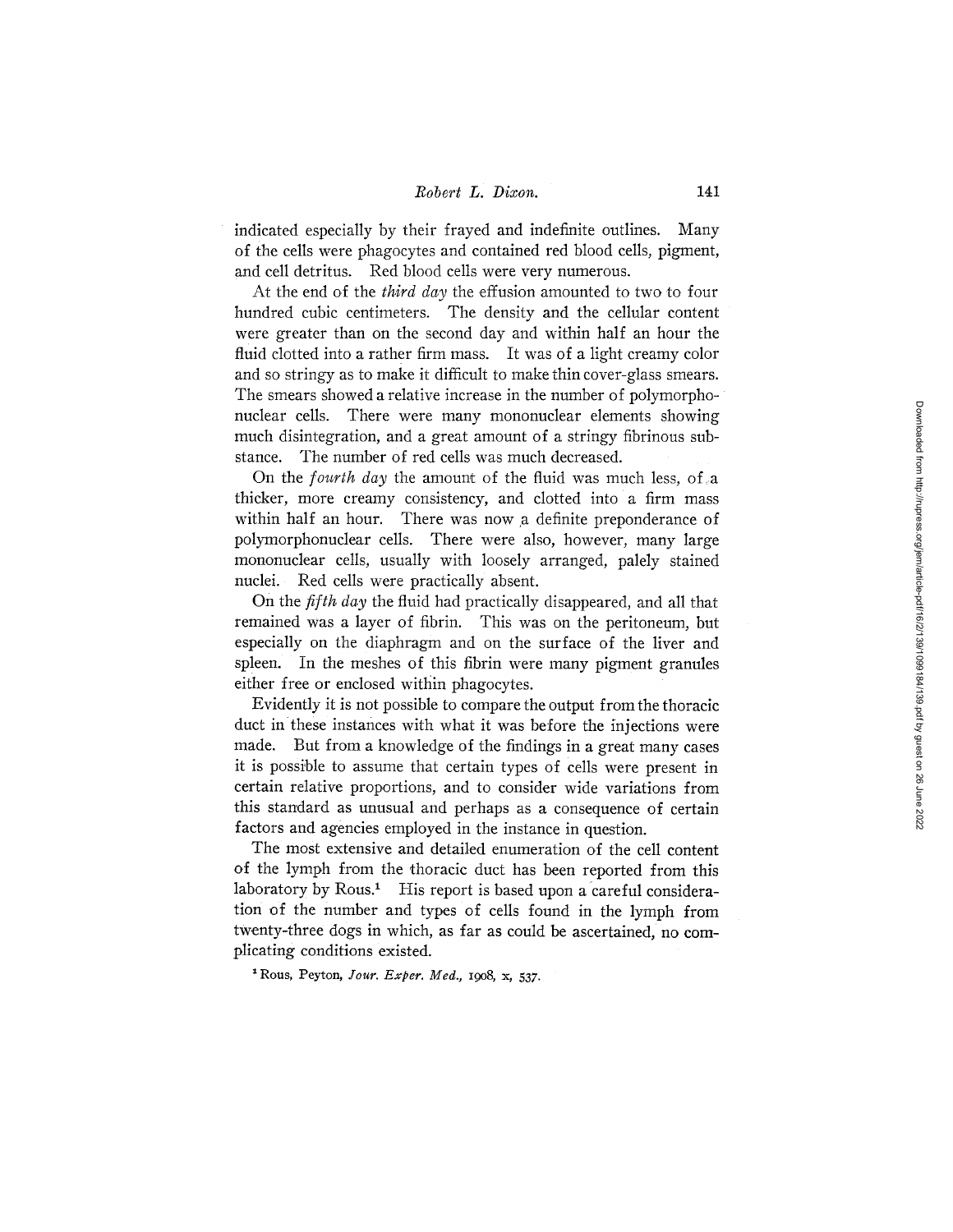## 142 *Observations of Thoracic Duct Lymph.*

My counts of the cells of the lymph can well be compared with the standard established by the findings of Rous. The observations of Delamere, and of Biedl and Decastello, as well as my own in a previous set of experiments, are also taken into account in this connection. Rous<sup>2</sup> states: "Mast cells are not a constituent of the lymph of the normal dog. Polymorphonuclear neutrophiles are only present as a result of blood admixture. Lymphocytes, by which are meant non-granular cells with a round or oval nucleus smaller than an entire polymorphonuclear neutrophile from the same animal, form an average of 87.6 per cent. of the cells.". The percentage goes as low as 69.8 per cent. and as high as 96.8 per cent. "Typical transitional forms are rare in the lymph.... Large mononuclear cells---non-granular mononuclear elements larger than the lymphocyte as above defined—average 5.2 per cent. of the lymph's leucocytes." From the differences in the cell counts in individual dogs it is evident that in normal animals great variations from these average percentages occur. Since the variations are normally so great, the proportions of the cells must be altered extremely before we can be sure that a given agency has produced a noteworthy effect.

I have made a total and differential count of the cells in the lymph of the thoracic duct in each of my cases, the results of which are given in table I. By comparing the data in this table with those already cited, we may draw our conclusions.

If such a table could be made to apply to a single animal over a period of five days, and the test repeated on as many animals as are here represented, it would be very easy to form rather definite conclusions as to the types of the cells and the degree of variation in the cell formula of the lymph under varying conditions and agencies. Such procedures, however, do not seem to be practicable.

We can do little more than compare the relative proportions of the various elements in different animals and the approximate rates of flow.

The *small mononuclear* cells, which primarily constitute the bulk of cells in the lymph, here show a range of from 63.8 per cent. to *92.4* per cent. These extremes cannot be said to be far from the

Rous, Peyton, *loc. cit.*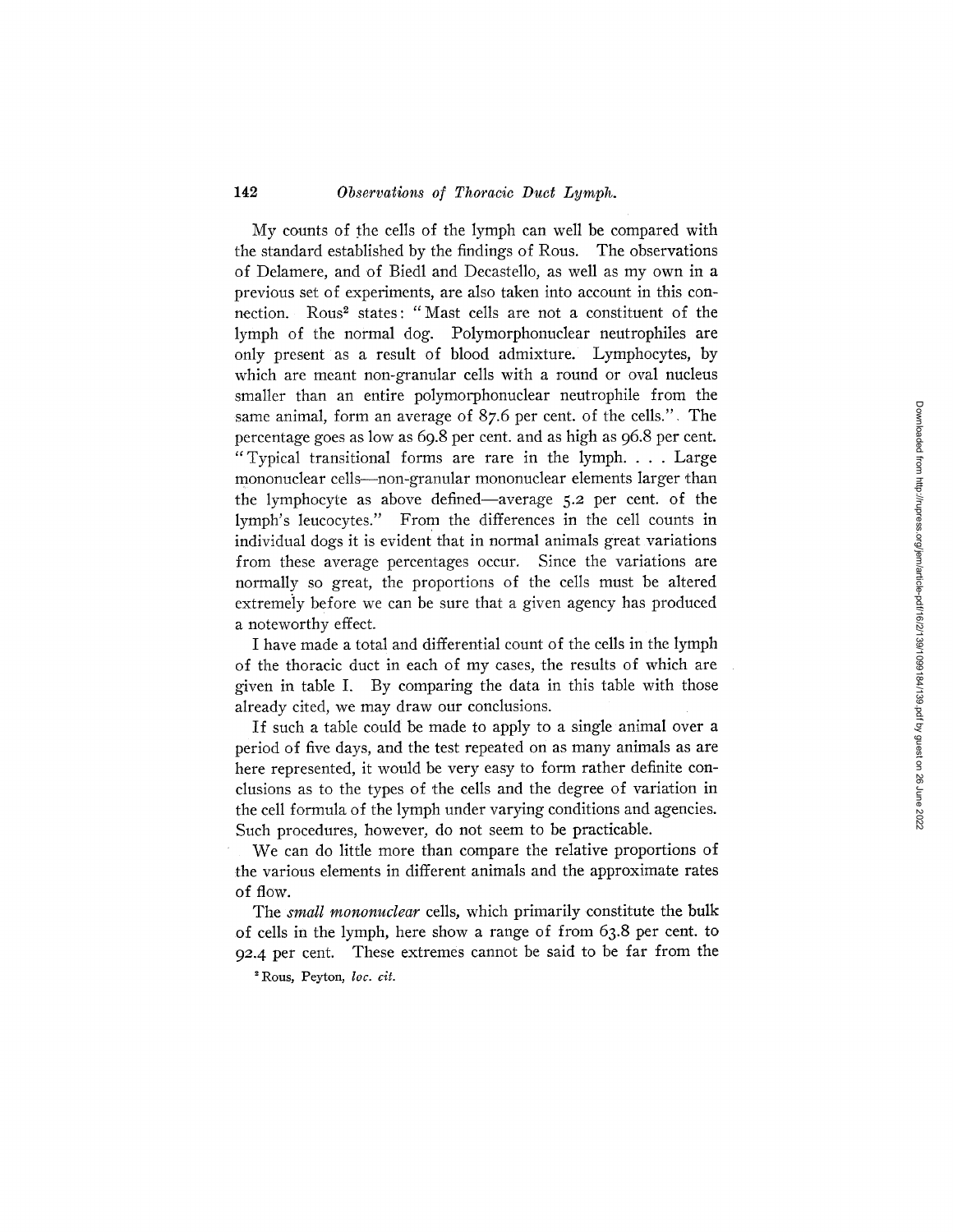## TABLE I.

#### *Total and Differential Counts of Cells in the Thoracic Duct at Varying Intervals after Injection of Oil of Turpentine into the Peritoneal Cavity of Dogs. Each Set of Counts Represents a Different Animal. Eleven Animals Were Used.*

| After                  | Small mono-<br>nuclears. |                    | Large mono-<br>nuclears. |              | Polymorpho-<br>nuclear<br>neutrophils. |                          | Eosinophils.                            |                   | Transi-<br>tionals.   |                  | counted | otal per<br>c.mm.  | ro min.<br>୍   |
|------------------------|--------------------------|--------------------|--------------------------|--------------|----------------------------------------|--------------------------|-----------------------------------------|-------------------|-----------------------|------------------|---------|--------------------|----------------|
| injection.             | ቴ<br>cells.<br>Įş        | Per <sub>t</sub> . | र्ष<br>cells.<br>ρ.<br>Σ | cent.<br>Per | र्ष<br>No. o<br>cells.<br>z            | cent.<br>P <sub>ci</sub> | ጜ<br>$\overline{\text{N}_\text{obs}}$ . | cent.<br>Per<br>P | ৳<br>No. of<br>cells. | Per <sub>t</sub> | Total   | Total <sup>-</sup> | ت<br>Flow in c |
| hrs.<br>$\overline{4}$ | 476                      | 84.5               | 59                       | 10.4         | 7                                      | I.2                      | 9                                       | I.6               | <b>I2</b>             | 2.1              | 563     | 8,650              | 7.0            |
| hrs.<br>6              | 403                      | 79.6               | 77                       | 15.2         | 6                                      | I.I                      | 3                                       | 0.56              | 16                    | 3. I             | 505     | 5,500              | 12.5           |
| 36 hrs.                | 417                      | $73 - 5$           | 105                      | 18.5         | 12                                     | 2.I                      | 7                                       | I.2               | 26                    | 4.5              | 567     | 9,975              | 9.5            |
| 2d<br>day              | 348                      | 71.6               | 9I                       | 18.7         | 27                                     | $5 - 5$                  | 2                                       | 0.4               | τ8                    | 3.7              | 486     | 7,500              | 14.0           |
| day<br>2d              | 240                      | 63.8               | 73                       | 19.4         | 19                                     | 5.0                      | 12                                      | 3.2               | 32                    | 8.5              | 376     | 10,400             | 7.0            |
| 3d<br>day              | 427                      | 73.7               | 96                       | 16.6         | 7                                      | I.2                      | 6                                       | 1.0               | 42                    | 7.2              | 578     | 9,225              | 13.0           |
| $_{\rm day}$<br>3d     | 318                      | 70.4               | 85                       | 18.8         | 2I                                     | 4.6                      | 4                                       | 0.9               | 23                    | 5.0              | 451     | 12,600             | 13.5           |
| 4th day                | 409                      | 83.4               | 28                       | 5.7          | 26                                     | $5 - 3$                  | <b>18</b>                               | 3.7               | 9                     | 1.8              | 490     | 11,900             | 8.0            |
| 4th day                | 381                      | 89.4               | 19                       | 4.4          | 14                                     | 3.3                      | 3                                       | 0.7               | 9                     | 2.1              | 4261    | 19,100             | 11.0           |
| 5th day                | 412                      | 91.9               | 15                       | $3 - 3$      | 5                                      | I.I                      | II                                      | 2.4               | 5                     | 1.1              | 448     | 6,475              | 7.5            |
| 5th day                | 34I                      | 92.4               | 13                       | $3 - 5$      | 9                                      | 2.4                      | $\mathbf{2}$                            | 0.54              | 4                     | 1.00             | 396     | 11,500             | 5.0            |

percentages taken as a standard, although the lowest count is below the minimum percentage obtained by Rous.

The variations of percentage with reference to the effusion are significant. At first when the amount of effusion was small and the cells contained in it were few, the percentage of mononuclear cells in the lymph was relatively high. Later, as the *effusion* became characterized by mononuclear cells of this type, the percentage in the *lymph* diminished. This is, perhaps, not what we should expect if we were to take the view that the cells of the effusion are supplied from the blood, and that the supply in the blood is maintained by the cells coming from the thoracic duct. But even from this point of view it seems possible to explain the findings.

The first effect of the injection of the turpentine is a demand upon the protective forces of the body. This is evidenced by the prompt pouring out of a fluid that acts as a diluent and perhaps as an antagonist chemically to the irritant agent. Simultaneously with this there is an increased activity on the part of the tissues or organs which furnish the cellular elements. Hence a high percentage of the elements in the lymph at this time consists of cells that are about to: be passed into the blood and later into the peritoneal cavity. But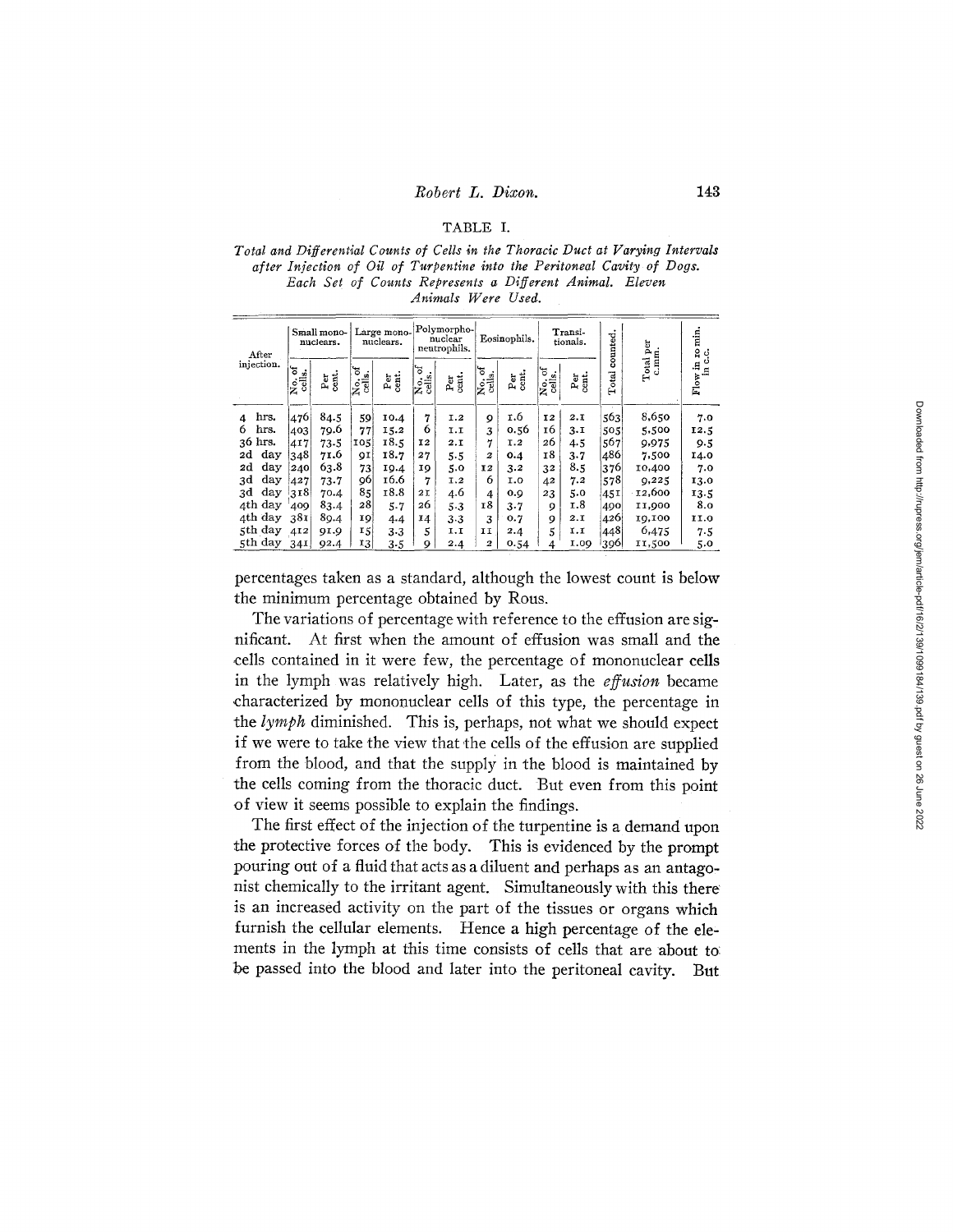there is no doubt that many of the cells go to the seat of activity without passing through the ordinary channels. This is especially true later in the process, and accounts for the continued relative increase in mononuclear cells in the effusion after the relative decrease in the thoracic duct. Later in the process the percentage of the small mononuclear ceils in the lymph rises again to a high mark, due perhaps to the reverting of the supply into the usual channel and to the taking up of many of these cells from the peritoneaI cavity. That the mononuclear cells are taken up from the peritoneal cavity is evidenced by the great numbers of poorly stained, loosely formed, and misshaped cells of this type that are seen in the smears from the lymph at this time.

The *large mononuclears* maintain a ratio that is practically the reciprocal of that of the small mononuclears. The percentage of the large mononuclear cells in the lymph is high immediately before and during the time when their number in the peritoneal fluid is greatest. Late in the process, however, the ratio of the large mononuclear cells in the lymph to those in the peritoneal fluid is relatively low.

This may indicate that the supply of the large mononuclears is not immediately restored or that these cells do not return to the thoracic duct once they have been passed into the serous cavity. However, the number of these cells that show the effects of soaking in the fluid, as evidenced by loss of definite outline, loose chromatin, and pale staining, would seem to indicate that many of them are returned to the thoracic duct. Although the percentages of the large mononuclear cells in the lymph in my animals varied greatly, they did not go beyond the limits found in normal conditions.

*Polymorphonuclear neutrophils* constituted from I.I per cent. to 5'5 per cent. in this series of counts. This ratio is higher than the standard adopted, although Rous shows one instance of II per cent. with apparently only a slight admixture of blood. However, in my animals the number of polymorphonuclears apparently bears no relation to the other features of the condition. It would seem, then, that whatever may be the number of this type of cells in the lymph of the thoracic duct, it is not determined by the number furnished to the blood, or by the number removed from an effusion'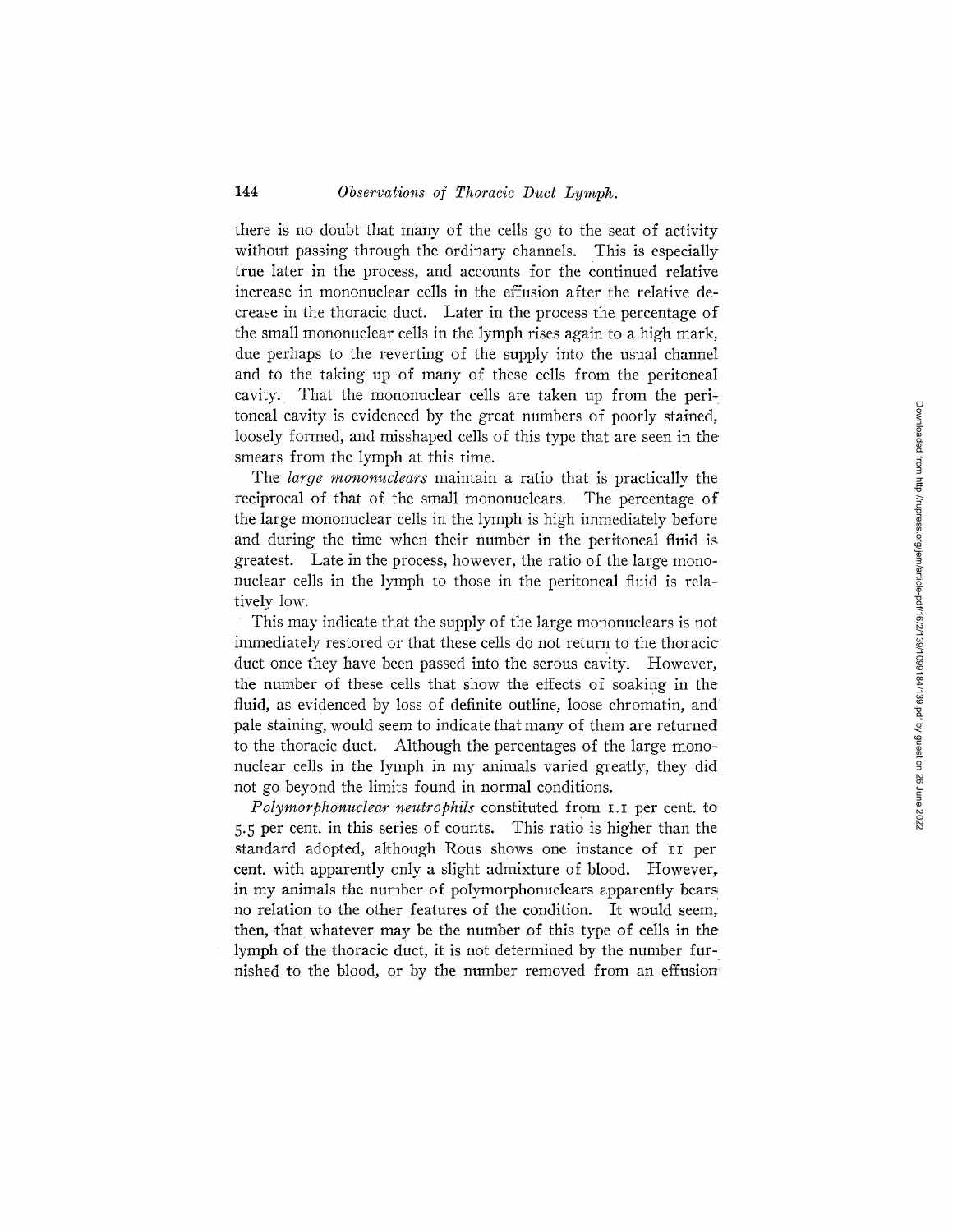containing a large number of these cells. This may be taken as another indication that the thoracic duct is not a highway for the polymorphonuclear neutrophils.

The relation of the *eosinophils* to the process under study appeared to be no greater than that of the polymorphonuclear cells just considered. My ratios ranged from 0.4 to 3.7 per cent.

The number of *transitional cells* in the lymph of my animals was much greater than was anticipated in view of what has been stated regarding their presence in the lymph of normal dogs. Their numbers range from 1.09 to 8.5 per cent. It may perhaps be significant that in the lymph the increase precedes and accompanies the increase :of the polymorphonuclear cells in the effusion. However, the percentage of the transitional cells in the lymph is too low for us to attribute the supply of these cells in the blood to the number received from the thoracic duct. The small number of the cells in the lymph may be merely indicative of the way in which the body draws upon all possible sources of supply in conditions such as have been induced here.

The total cell count per cubic millimeter is variable and in itself does not bear a definite relation to the process. If at times during the course of the process we could compare each case with itself before the process began, perhaps more significant factors would appear. The rate of flow was as variable and as inconsistent, apparently, as the total cell count.

In considering all of these points it must be remembered that many factors, which it is difficult to have exactly alike in each case, have a bearing upon the results. The size and activity of the animal, the nature of the food, and the time it is taken are some of these factors.

In addition to the experiments just reported, others were made. One was suggested by a report of Opie<sup>3</sup> in which in dogs an effusion into one pleural cavity was secured by injecting turpentine into the other. This result was obtained only occasionally. To ascertain if the site giving rise to the effusion is identical with the field of irritation, I opened the peritoneal cavity of a dog, under chloretone anesthesia, and holding the intestines upward toward the diaphragm,

30pie, E. L., *.four. Exper. Med., i9o7,* ix, 391.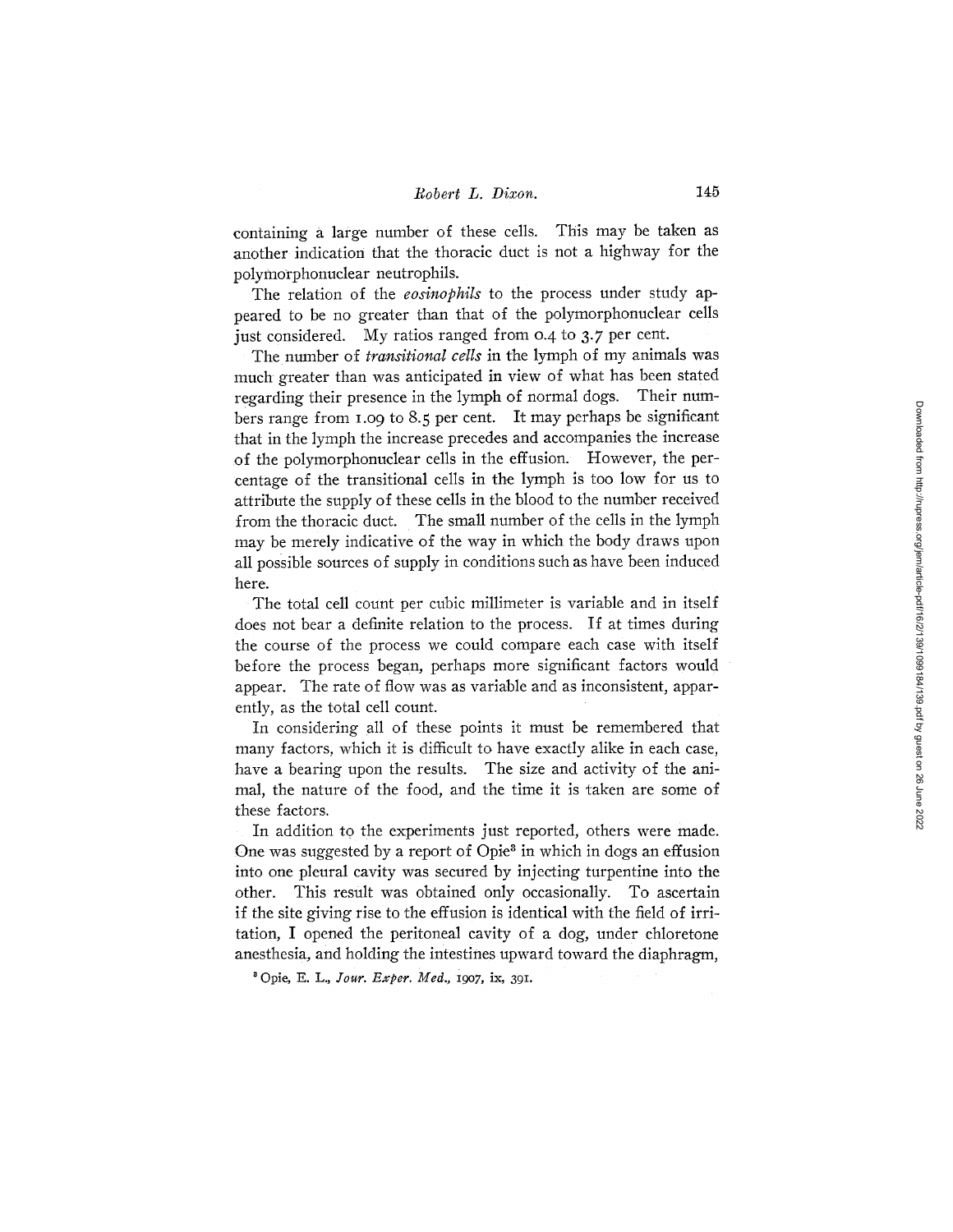I placed a piece of gauze saturated with turpentine in the right inguinal region. Gauze was used rather than the free turpentine so as to prevent, as much as possible, any spread of the irritant. Holding the irritant in this position a quantity of fluid (fifteen to twenty cubic centimeters) collected within an hour, and it was plainly evident that portions of the serous membrane far distant were pouring out the fluid as well as the field locally irritated. This indicates that some nervous mechanism probably takes part in the process, and this explanation may also hold for the observations of Opie relative to the two pleura1 cavities.

The disposition of pigment placed within the peritoneal cavity was also considered in this connection. From the extensive investigation by Starling and Tubbey<sup>4</sup> it is concluded that soluble coloring matters are absorbed to the greatest degree from the serous cavity directly into the blood-vessels, the urine showing the color earlier than the lymph in the thoracic duct.

The method by which insoluble pigment is disposed of, and the route the pigment takes have also received much attention. The method established by von Recklinhausen<sup>5</sup> has been modified by more recent observers so that now we may consider that there are at least two general ways by which pigment is removed; namely, (I) through the agency of phagocytes, and (2) by the mechanical aspiration of the substance into the lymph channel by the respiratory movements. This subject, based upon the histology of the tissues concerned, is completely discussed by MacCallum.<sup>6</sup>

In my experiments I desired to see if the phagocytic cells followed the channels of the thoracic duct, but I failed to find a single polymorphonuclear cell containing pigment in the lymph from the thoracic duct. An occasional mononuclear enclosed a few granules of the red pigment previously injected into the cavity. However, pigment in appreciable quantities was found in the retroperitoneal and mediastinal glands. This would indicate that the phagocytes take a shorter and more direct route in depositing the foreign substance in the glands.

<sup>4</sup> Starling, E. H., and Tubbey, A. H., *Your. Physiol.,* 1894, xvi, 14o.

<sup>5</sup>yon Recklinhansen, F., *Virchows Arch. f. path. Anat.,* 1863, xxvi, 172.

<sup>&</sup>lt;sup>6</sup> MacCallum, W. G., *Bull. Johns Hopkins Hosp.*, 1903, xiv, 105.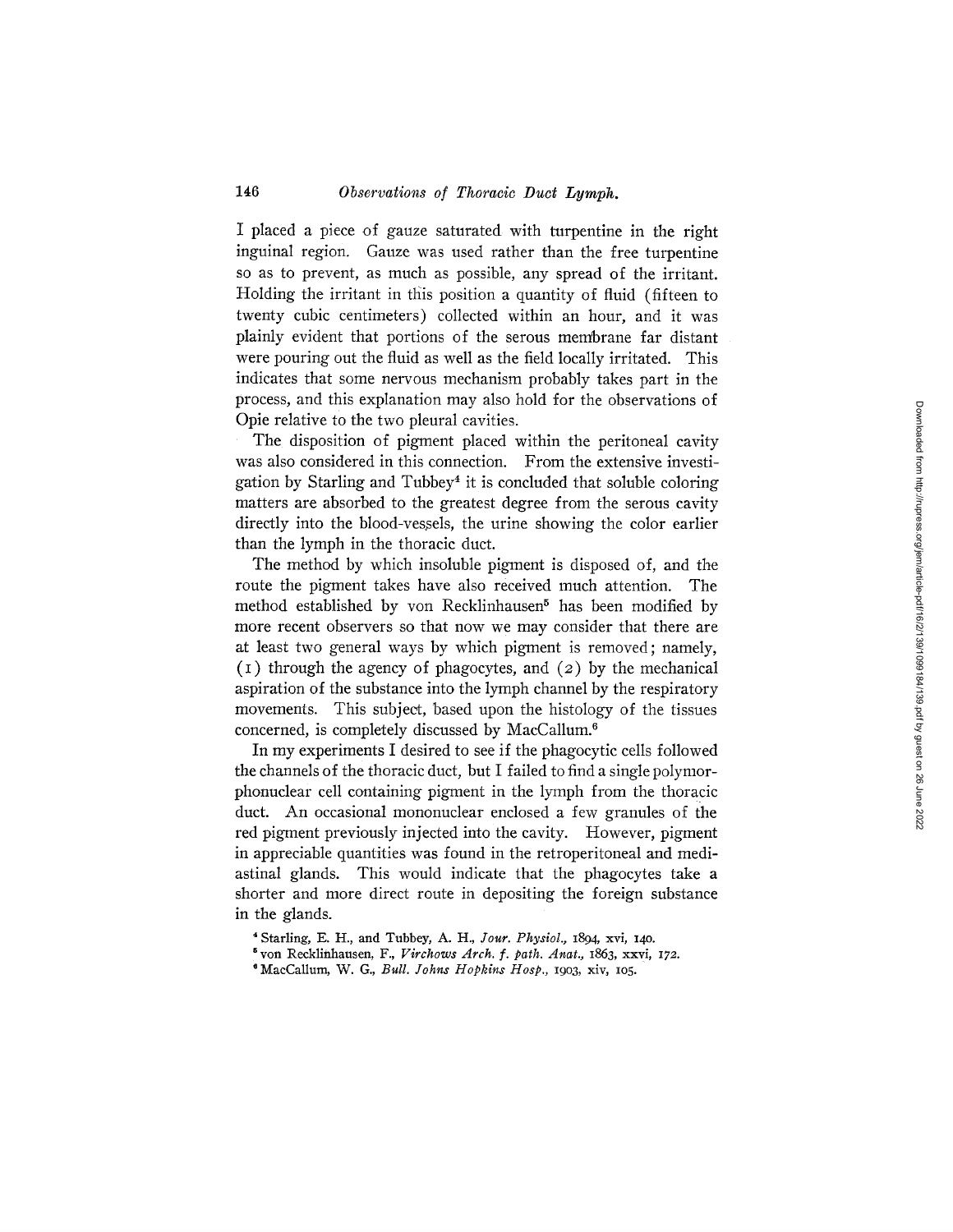## CONCLUSIONS.

Injection of oil of turpentine into the peritoneal cavity of a dog calls forth immediately an exudate of fluid from the surrounding tissues. The amount of fluid reaches the maximum on the third day and has practically disappeared on the fifth day.

The cell content of this fluid is very small at first, but increases rapidly. The type of the predominating cells also changes. In the early exudate the small mononuclear cells are numerous and the large mononuclears few. Later the number of large mononuclear cells is increased and ultimately the polymorphonuclear cells preponderate. Various forms of atypical cells also occur.

Much of the fluid and many of the cells are removed by way of the thoracic duct. The counts of the cells in the thoracic duct and the estimates based on these indicate that the duct does not remove all of the fluid or cells from the peritoneal cavity. Much fluid ia probably taken back directly into the blood, as are many of the cells. Some of the cells make their way to the lymph nodes, while many perhaps undergo complete autolysis in the serous cavity.

The polymorphonuclear cells do not enter the thoracic duct in great numbers. Examination of the lymph from the thoracic duct: in the case of my dogs showed the types of cells that are usually found there.

The variation in small mononuclear cells is so related to the celI content of the peritoneal effusion as to indicate that the supply in the blood is maintained from this source. The form and staining qualities of the cells indicate that many of the small mononuclear cells are returned to the thoracic duct.

The ratio of polymorphonuclear cells present in the lymph bears no definite relation to the other features of the process. The transitional cells were increased in number and in their ratio to other cells. The increase in the transitional types accompanies an increase in large mononuclear cells and a decrease in small mononuclears.

None of the atypical forms of cells found in the effusion were seen in the lymph.

The number of eosinophils is without apparent relation to the other features of the process.